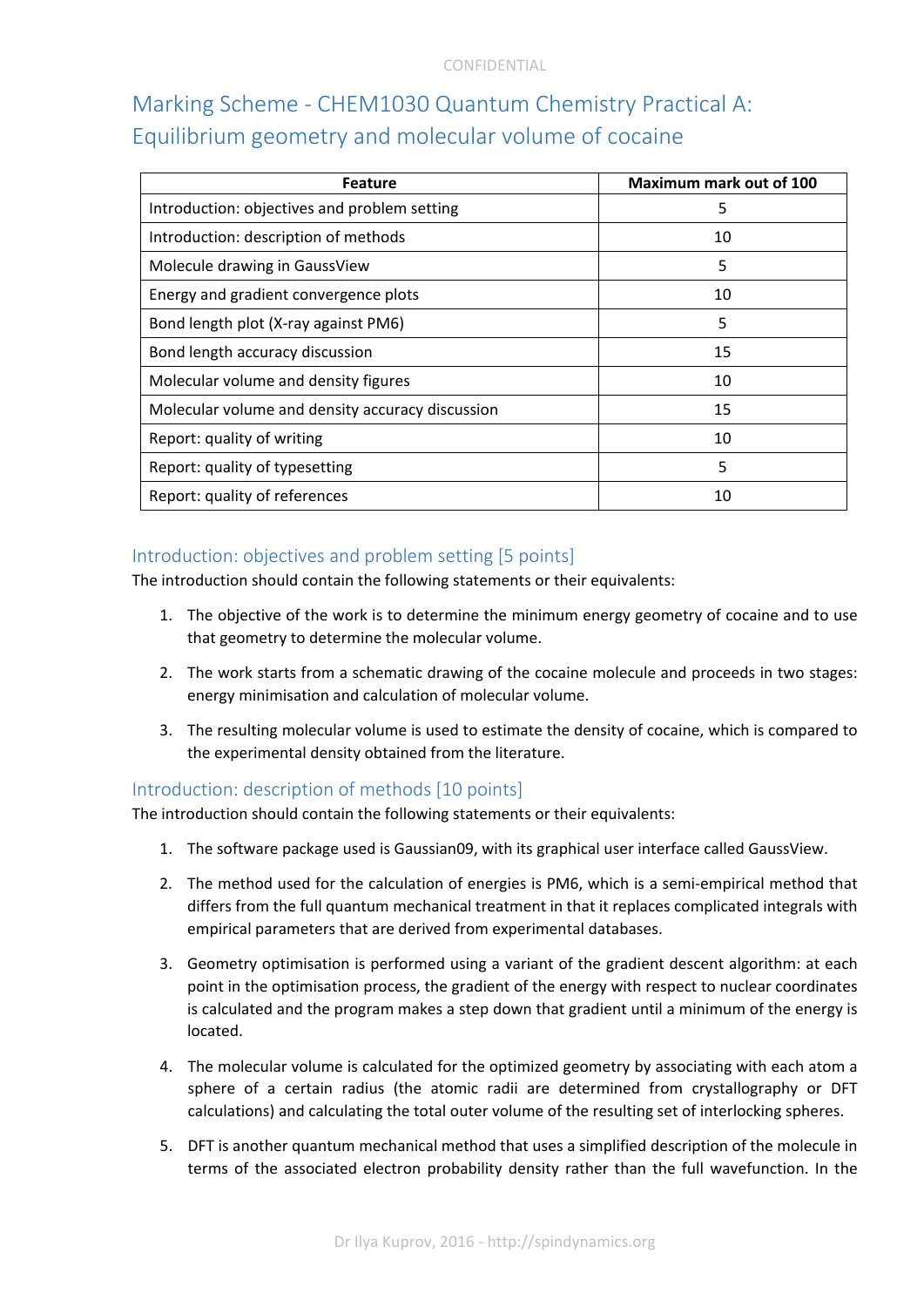settings used in the work, B3LYP is a particular method for the energy calculation and cc-pVDZ is a basis set, which controls the level of detail in the calculation.

#### Molecule drawing in GaussView [5 points]

A picture similar to the following should be included



## Energy and gradient convergence plots [10 points]

Pictures similar to the following should be included



## Bond length plot

A few bond lengths should be extracted from the optimized geometry and the X‐ray crystallography data provided. The bond lengths from the PM3 optimization should be plotted against the bond lengths from the X-ray data to produce a plot that looks similar to the following: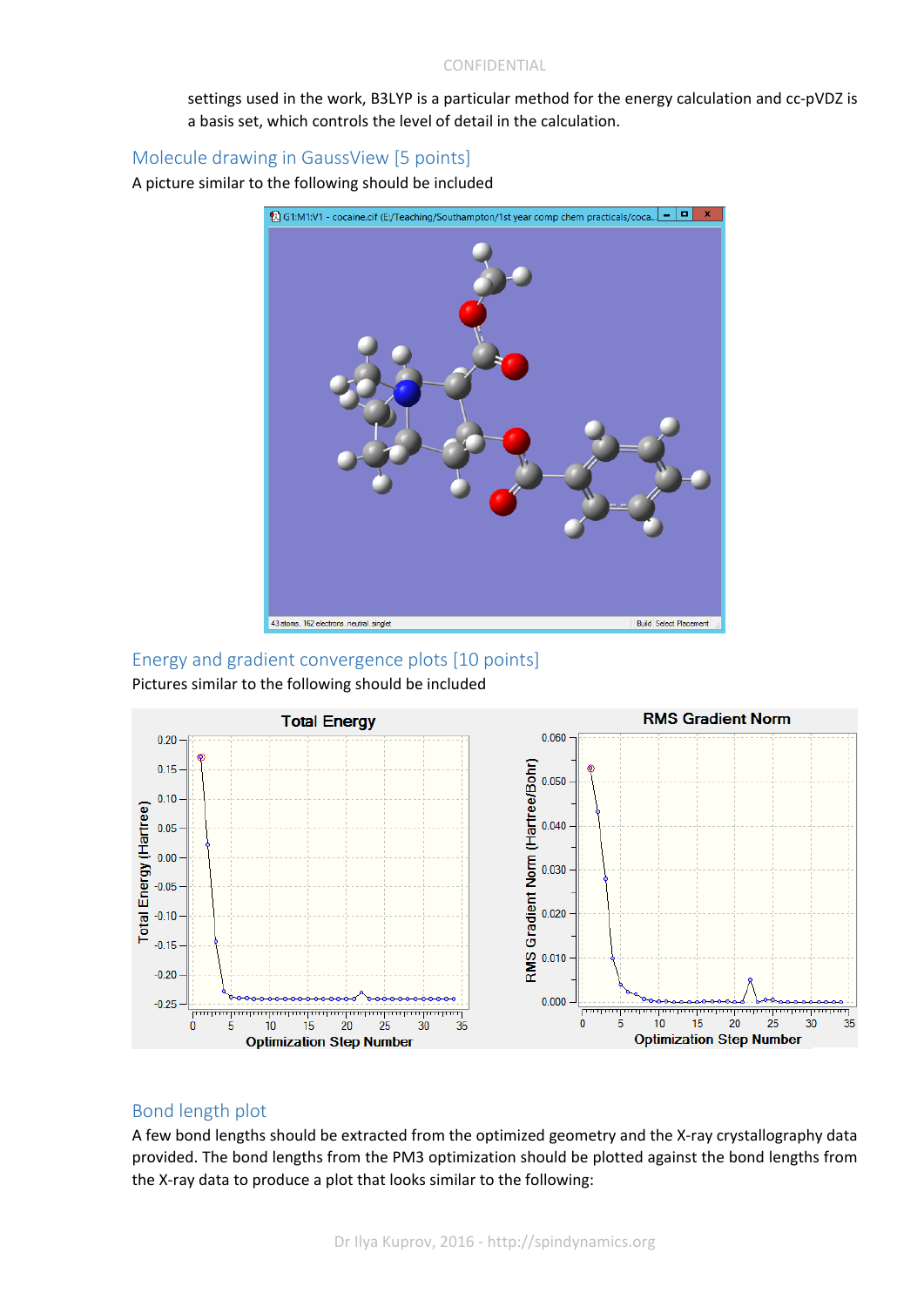#### CONFIDENTIAL



## Bond length accuracy discussion [15 points]

Students are expected to observe that

- 1. The agreement between PM6 and X-ray data is not particularly good.
- 2. The error is most likely to be on the PM6 side because of its approximate nature.
- 3. The disagreement is of the order of 5% of the bond length.
- 4. Any applications that require bond lengths to precision greater than about 10% should be using more sophisticated methods than PM6.
- 5. For the purposes of rough geometry optimization, PM6 is adequate.

### Molecular volume and density figures [10 points]

The molecular volume that Gaussian produces at the end of the calculation should be about 420 cubic Angstroms. The students should:

- 1. Convert cubic angstroms into cubic metres or centimetres.
- 2. Find out the mass of the cocaine molecule in kilograms or grams.
- 3. Determine the density by dividing the mass by the volume.
- 4. The theoretical density should be around 1.2 g/cm<sup>3</sup> or 1200 kg/m<sup>3</sup>.

#### Molecular volume and density accuracy discussion [15 points]

The students are expected to observe that:

- 1. The theoretical density of cocaine is quite close to the experimental one (which is 1.216  $g/cm<sup>3</sup>$ ).
- 2. The fact that the density matches so well indicates that cocaine crystals are well packed, with no significant voids in them.
- 3. The method used in this work appears to be a good one for molecular density estimation.
- 4. The method used implicitly assumes that a single molecule in vacuum is a good representation of the crystal structure, which is not always true.